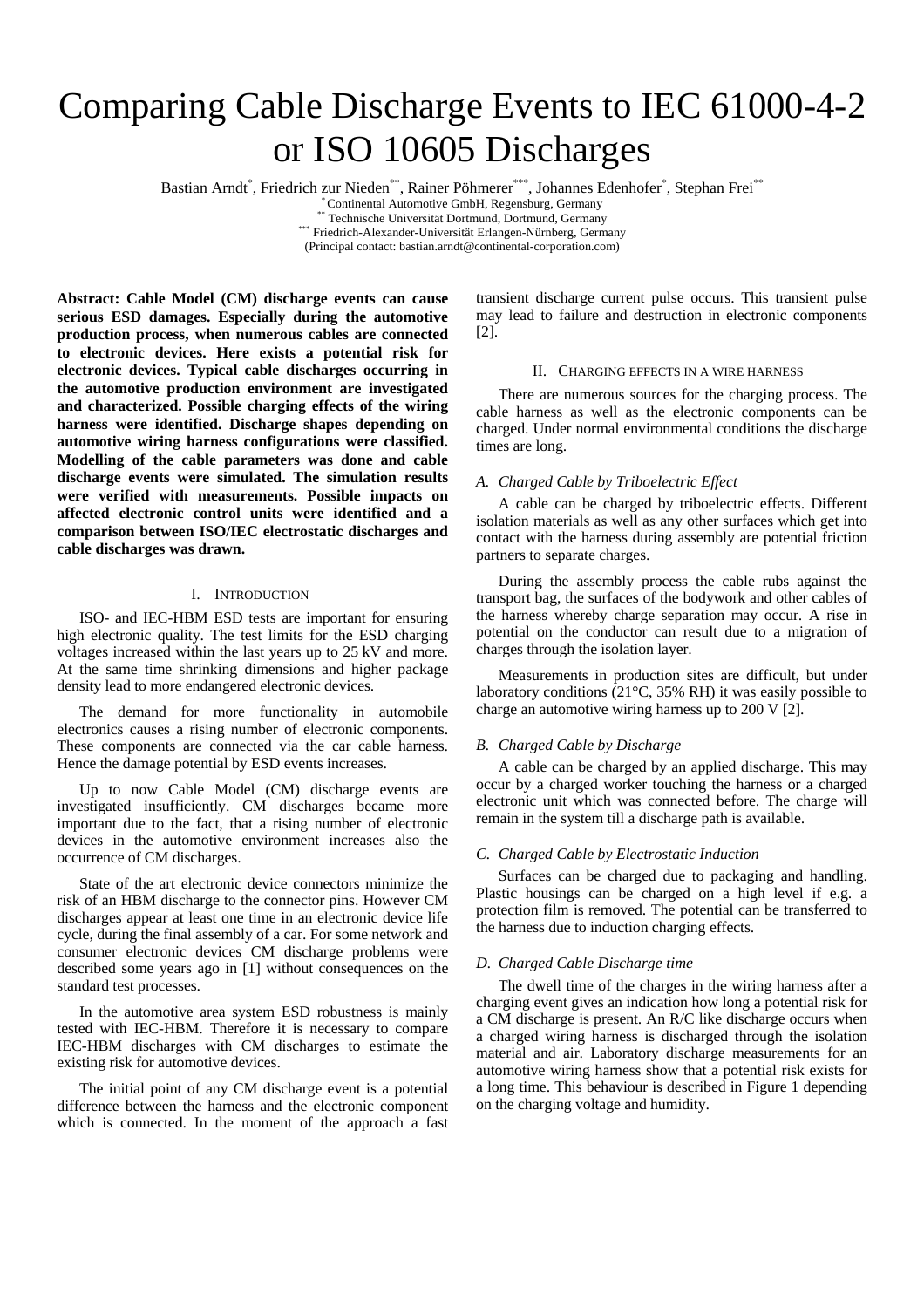

Figure 1: Discharge example of an isolated automotive wiring harness under laboratory conditions

# III. FAILURE MODELS FOR ESD

ESD can cause numerous failure modes [3]. Therefore no typical failure model is available due to the high variance of ESD failures. For basic investigations and comparisons of the methods simple failure criterions are defined to estimate the risk potential.

#### *A. Thermal Effects*

The discharge pulse energy combined with a high peak power causes several thermal defects in electronic parts.

The well known IEC-HBM pulse can be used, to assume a reasonable energy limit for thermal effects.

The energy of IEC-HBM models is stored in the capacitance of the discharge network.

$$
E_{HBM} = \frac{1}{2} C_{HBM} U^2
$$
 (1)

It is possible to approximate the amount of energy for the tested device with the assumption, that the stored energy is dissipated in the IEC-HBM network impedance and the discharge impedance of the tested device (DUT).

With the simplified assumption that no energy is radiated and the condition

$$
C_{\text{protection}} >> C_{\text{HBM}}
$$

the energy ratio can be given with:

$$
\frac{E_{DUT}}{E_{HBM}} = \frac{R_{DUT}}{R_{HBM} + R_{DUT}}
$$
  
with(1)

$$
E_{DUT} = \frac{R_{DUT}}{2 \cdot (R_{HBM} + R_{DUT})} \cdot C_{HBM} U^2
$$
 (2)

The discharge energy for an 8 kV IEC-HBM discharge (330 Ohm, 150 pF) in a 50 Ohm system can be calculated with:

$$
E_{\text{max\_8kV}} = 0.63 \text{ mJ} \tag{3}
$$

The IEC-HBM limit of 8 kV is valid for many electronic devices as a minimum limit for contacted discharge events. The energy amount of 0.63 mJ will be used in the following to characterise the CM discharge events.

#### *B. Overvoltage*

Voltages beyond the technical limit of an electronic device will degenerate structures and cause several failure modes. As a common protection method a capacitive element on an input pin is used, as shown in Figure 2. This protection method is less effective for fast transient pulses due to the high pass behaviour. Voltage spikes may pass the protection.



Figure 2: ESD protection capacitance with parasitic

An IC pin can withstand a certain voltage, depending on the applied IC technology. Therefore a voltage above 40 V can be given as a first preliminary voltage limit for an IC pin.

# IV. PROPOSAL FOR CM-TESTING

#### *A. Proposal for test-setup*

Due to the high variance in an automotive wiring harness a typical configuration has to be specified. To ensure a reasonable and stable measurement environment, it was necessary to assume "standard harness conditions" and a defined discharge path. A wire of 1 m length and a impedance of 240  $\Omega$  was chosen. The charged wire was discharged into a 25 Ohm resistor protected by a 10 nF capacitor. This configuration corresponds well to an electronic control unit with a 10 nF EMI capacitor on the input pin and an active ESD protection structure on the connected IC input.

Figure 3 describes a possible measurement setup to characterise CM discharges. This configuration was used for the following CM discharge measurements. The setup was placed in a climate controlled ambient (22°C, 35% rH). The electrical contacts in point A and B are contacted with an automatic system, which approaches with the speed of 150 mm/s to the discharge point. A wire which has a defined impedance (240 Ohm) was charged with a high voltage source (HV generator) in point A. The HV generator was disconnected and the wire was discharged into a test board in point B. The discharge current was measured with a Tektronix CT6 current probe. The voltage on the discharge resistor (25 Ohm) was measured after an impedance adaptation to 50 Ohm. The discharge was recorded and the average of 250 discharge events was taken for each discharge voltage.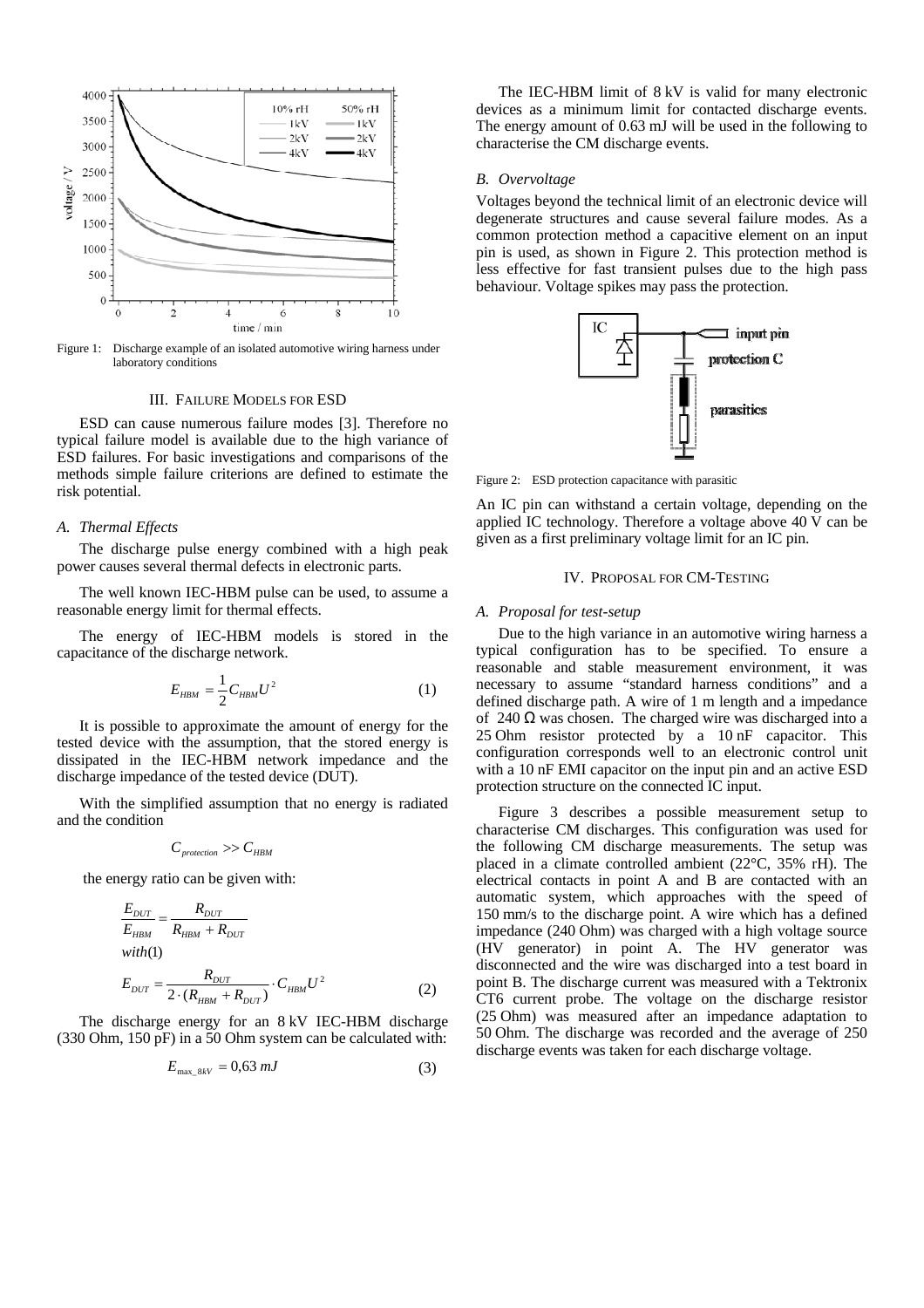

Figure 3: Possible CM discharge measurement setup

# V. SEPARATION BETWEEN CABLE MODEL (CM) AND IEC-HUMAN BODY MODEL (HBM)

A useful criterion to distinguish between IEC-HBM and CM discharges is the rise time of the pulse. The rise time for IEC-HBM discharges is given in the ISO/IEC standards with a range from 0,7 ns to 1 ns. CM discharges show rise times less than 0,5 ns [4].

Due to statistical effects during formation of the arc it is difficult to give an exact rise time per discharge voltage. With increasing approach speed the rise times become statistically shorter [5]. At lower charging voltages the statistical effects becomes more stable. Figure 4 shows the average (150 discharges per voltage) rise time of a CM discharge into a 25 Ohm test structure protected by 10 nF. The rise time of the discharge above 2750 V is similar to an IEC-HBM discharge. Voltages above 2500 V are not considered in the following due to the affinity to the well known IEC-HBM discharge.



Figure 4: Cable discharge rise time with different voltages

# VI. DISCHARGE CHARACTERIZATION

The simulation models for the wire discharge are based on [6]. Corresponding to the measurements a discharge path with RC circuit was chosen. Figure 5 shows a possible simulation setup with a charged wire which is discharged into a PCB with a protection capacitance.



Figure 5: CM discharge simulation setup with a charged wire, which is discharged into a test board

# *A. Pulse Width*

The discharge pulse width of a charged wire depends on the wire length [6] and can be calculated with:

$$
t_{pulse} = \frac{2 \cdot l_{wire} \cdot \sqrt{\varepsilon_R}}{c} \tag{4}
$$



Figure 6: Measured and simulated CM discharge into a test structure.



Figure 7: Comparison of a CM and an IEC-HBM discharge rise time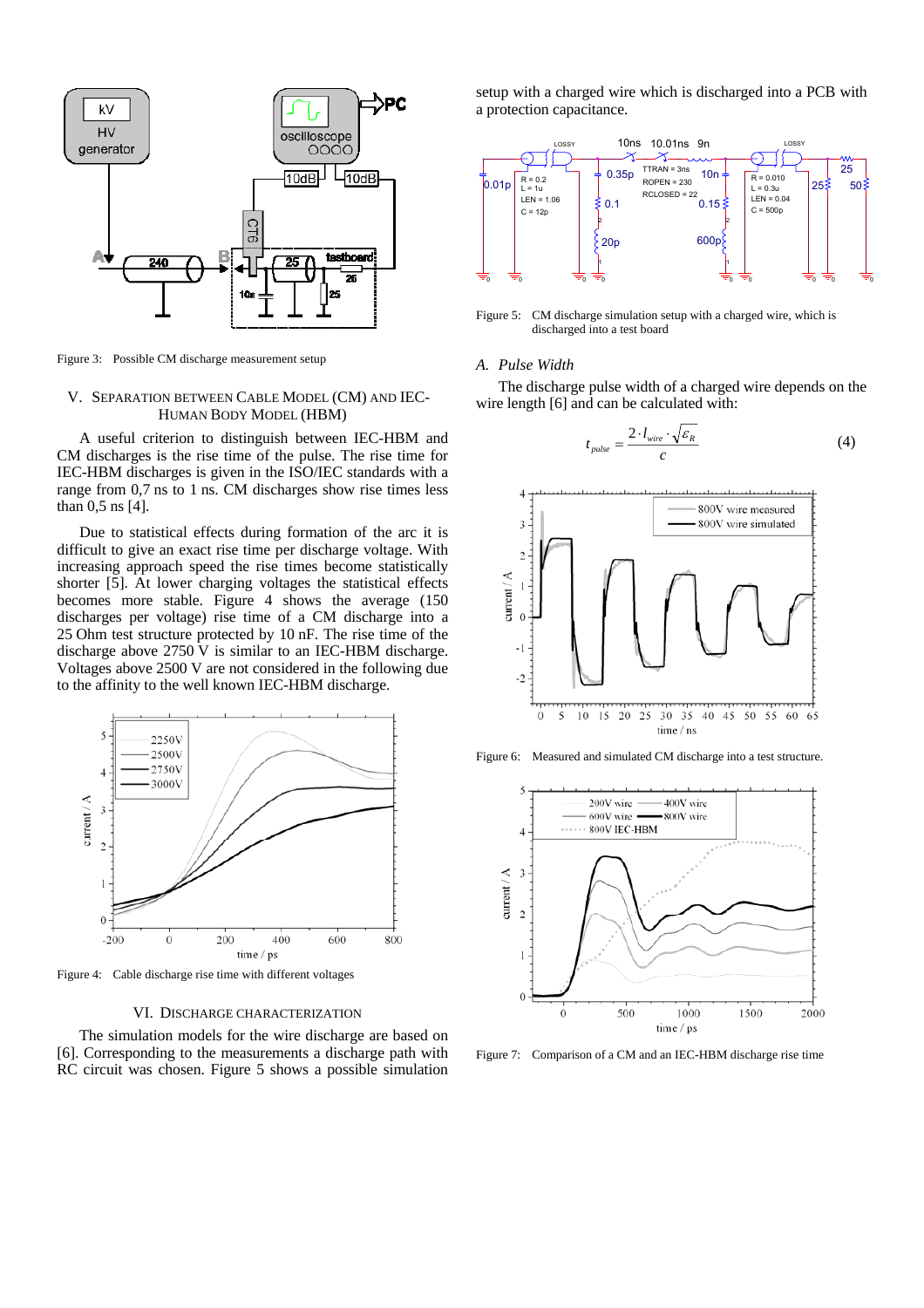Depending on the impedance ratio of the wire and the discharge path several reflections may occur. Figure 6 shows a measured and a simulated CM discharge into the test structure (described in IV).

# *B. Rise Time*

The rise time is mainly limited by the connection inductance. Figure 7 shows the rise time of several CM discharges compared to an IEC-HBM discharge (800 V, 330 Ohm, 150 pF) into the same test structure. The rise time of the CM discharge is about 5 times faster than the IEC-HBM discharge.

# *C. Overvoltage*

The fast rise time of the discharge leads to a voltage spike after the protection capacitor.



Figure 8: Comparison of a voltage spike on an IC input pin caused by a CM and an IEC-HBM discharge



Figure 9: Simulation of a voltage spike on an IC input pin caused by a CM discharge

In Figure 8 the resulting CM voltage spikes measured at the IC structure and an IEC-HBM discharge (800 V, 330 Ohm, 150 pF) are compared. The voltage spike of the CM discharge is around 5 times higher than the IEC-HBM discharge. This behaviour correlates to the measured rise time of the discharges. Critical voltage spikes above 40V can occur depending on the discharge voltage. Figure 9 shows the simulation of a CM discharge into a 25 Ohm IC input pin protected by a 10 nF capacitor. The voltage spikes on the IC input exceed a voltage limit of 40 V.

# VII. DISCUSSION OF SEVERITY BASED ON FAILURE MODELS

#### *A. Energy failure model*

The discharge energy of a CM discharge into a device can

be approximated with the assumption, that no energy is radiated and

$$
C_{\text{protection}} >> C_{\text{wire}}
$$

The energy in the wire can be calculated.

$$
E_{pulse} = \int U_{wire} \cdot I_{wire} dt
$$
  
\n
$$
E_{pulse} = U_{wire} \cdot \int_{0}^{t_{pulse}} \frac{U_{wire}}{\sqrt{\frac{L_{wire}}{C_{wire}}}} dt
$$
  
\nwith (4):  
\n
$$
E_{pulse} = U^2_{wire} \cdot \sqrt{\frac{C_{wire}}{L_{wire}} \cdot \frac{2 \cdot l_{wire} \cdot \sqrt{\varepsilon_R}}{c}}
$$
 (5)

Figure 10 compares the calculated discharge energy of an IEC-HBM and a CM discharge into a 50 Ohm test structure. The discharge energy of typical wire configurations exceeds the energy amount of an IEC-HBM discharge. The dotted line shows the voltage level to reach the energy amount of an 8 kV IEC-HBM pulse (0,63 mJ). For a 2 m wire around 1,5 kV charging voltage is required to reach the energy amount of an 8 kV IEC-HBM discharge. Charging voltages up to 2 kV are visible for a wiring harness in an automotive production line.



Figure 10: Energy of CM discharges (50 Ohm wire impedance) over discharge voltage, compared to an IEC-HBM discharge

# *B. Overvoltage failure model*

The risk for the occurrence of a critical voltage spike at an IC pin is higher in case of the CM discharge than of the IEC-